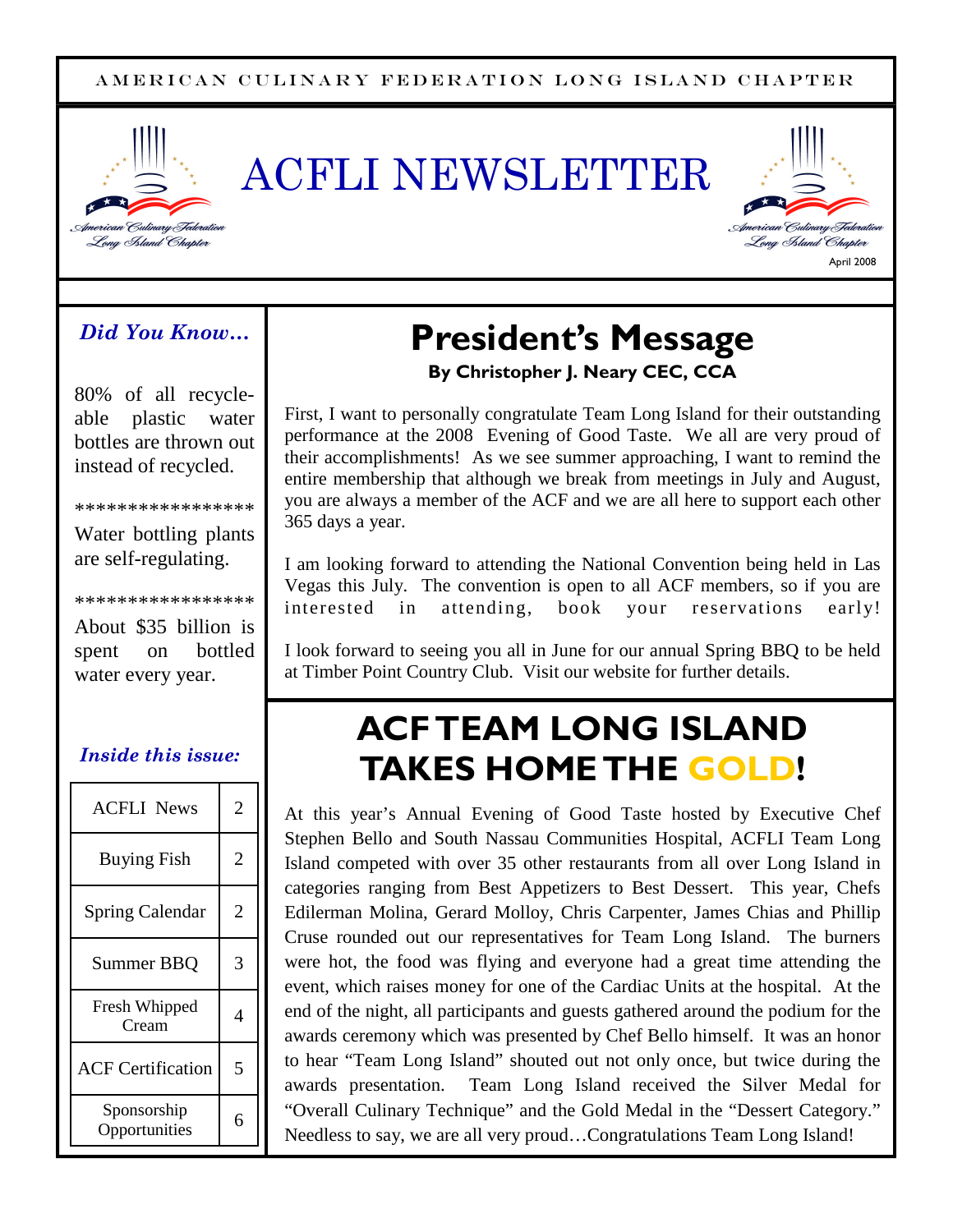## **ACFLI NEWSLETTER**

●Paul Jensen CEC, ACE, AAC and Larry Weiss CCC, CCE, ACE, AAC recently approved the Culinary Academy of Long Island as an ACF Approved Educational facility and has received the seal of approval from the National office as of February 25, 2008. Now the Culinary Academy has an articulation agreement to gain up to 12 credits with Johnson and Wales for continuing on for a degree in Culinary Arts.

●Larry Weiss received a new certification from National on February 26, 2008. ACE, approved certification examiner.

 $\bullet$  COOKING WITH CORAM. Gravel-voiced corporate sous chef Craig Schneider, 31, of Coram, is among the 12 contestants on Fox's "Hell's Kitchen 4," premiering April 1 at 9 p.m. His competition includes private chef Corey Earling of Brooklyn and receptionist and ex-cook Rosann Fama of Staten Island.

●Gerard Molloy received his certification as a Certified Practical Examiner (CPE).

●Christopher Neary CEC, CCA and Phil DeMailo CEC will be inducted into the American Academy of Chefs in July at the Las Vegas Convention.

## **BUYING FISH - THE SMART WAY By Bruce Sher**

Anyone who has spotted rotting seafood at the fish counter has a good idea of what a poorly run seafood market smells like. But the absence of any strong odor doesn't mean that the seller is practicing safe food handling techniques.

Based on the FDA's Food Code, here are some other points to consider:

- Employees should not be eating, smoking or playing with their hair
- Employees should not be sick or have any open wounds
- Employees should be wearing clean clothing and some type of hair covering
- Employees should be wearing disposable gloves and change gloves after doing non-food related tasks
- Fish should be displayed on fresh ice, not melting ice.
- Fish should be displayed with the bellies down so the melting ice drains away from the fish

Always rely on your impression of the facility. Does it look clean? Does the facility smell clean? Is the facility free of flies and bugs? Always use your instincts.

## **SPRING CALENDAR**

**APRIL**

**14th**– Member Meeting ● Melville Marriott 6:00 pm

**MAY**

**5th**– Member Meeting ● Melville Marriot 6:00pm

**29th**– BOD Meeting ● Melville Marriot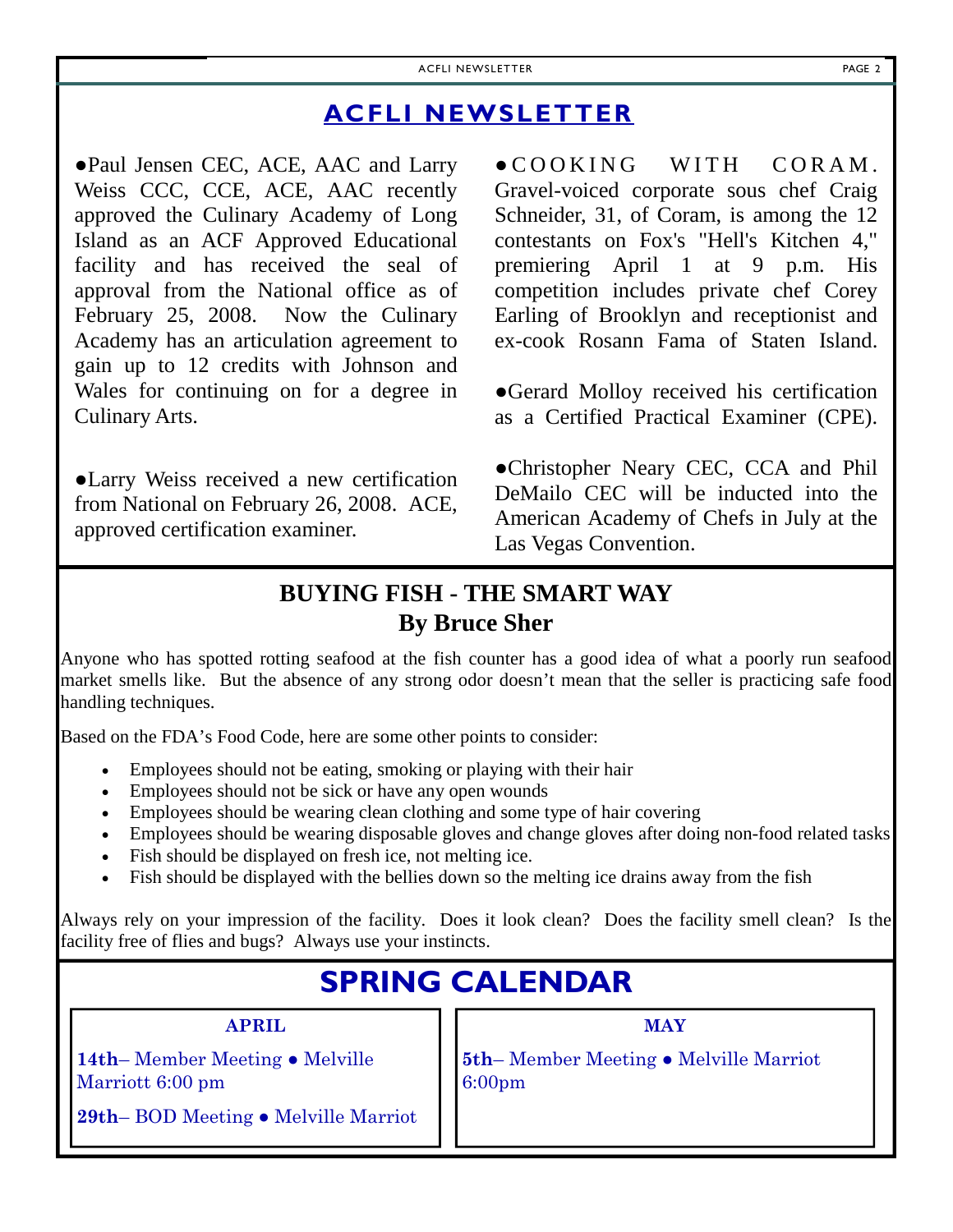## **BBQ - By Andrew Whitcomb**

Long before refrigerators and chemical preservatives and additives, the history of smoking meat go hand and hand with the history of civilization the details may be lost in the sands of time. The need ,however are not difficult to conger up One key motivator was the need for a way to preserve meat a precious commodity for extended periods of time with out refrigerators or canning. Smoke was used to extend the shelf life of food particularly meat. Now a days smoking as it relates to BBQ, is so much more smoking adds flavor it tenderizes and turns some of the worst cuts of meat in to a wonderful meal to be shared by friends .smoked food products of an ancient food preservation technique are back in style riding the wave of interest in big flavors and artisan craftsmanship, these days than they have as much appeal in form as they once had in function

True BBQ starts with smoke Now that the change of seasons is here everyone's thoughts are of spring and the promise of a great summer is in the air. I say BBQ and BBQ often. In the haze of summer kick it up a little- that smell in the air is the smell of hickory, maple mesquite, cherry…what ever your pleasure. Basic rules of smoking: You need to be able to control temperature. Hot smoking is done best in the range of 200-230 degrees. You need the bring the internal temp to a min of 165 to be safe to eat due to the long time it takes to reach desired flavor. Two reasons to keep the temp low are to give the smoke time to penetrate the meat and the other is to naturally tenderize the meat. Slowly cooking gives the natural fibers time to breakdown and become tender. Another basic role is to give the meat the space to let the smoke surround and keep the smoke moving and fresh to maximize exposure and prevent the smoke from making the meat bitter because of the build up of creosol. Another technique is dry rubs. Dry rubs are combinations of spices, massaged into the food before cooking. Originally developed long ago for food preservation, rubs seal in the flavor and add another dimension to taste and form a tasty crust. Mops or basting play an important role in traditional BBQ. They are mixtures of spices and vinegar that you apply to the meat during the cooking process and are an old honed way of keeping foods moist and adding an extra layer of flavor.

Curing or brining is done to load the meat with preservatives and flavoring. The curing process can involve a liquid brine in which the meat is soaked for many days or it can be done dry cured. This is when the meat is coated day after day until the meat is ready to be smoked. Another method does not use preservatives added to the meat in these ways but simply the long application of wood smoke in a warm environment at low temp. Smoking acts more like a drying agent. The world of smoking is full of history and rich in tradition so try it…you might like it.

### **Tips For Selecting the Best Summer Blueberries - From FabulousFoods.com**

While size is not an indicator of maturity, color is. Berries should be deep purple-blue to blue-black in color ● When buying fresh blueberries look for firm, dry fruit that is smooth and relatively free of stems and leaves • Reddish berries aren't ripe, although they may be used in cooking ● Avoid containers of berries with juice stains, which may be a sign that the berries are crushed and possibly moldy ● Soft, watery fruit means that berries are overripe, while wrinkled fruit means they have been stored too long ● Fresh berries should be stored covered, in the refrigerator ● Wash just before using and use within 6 days of purchase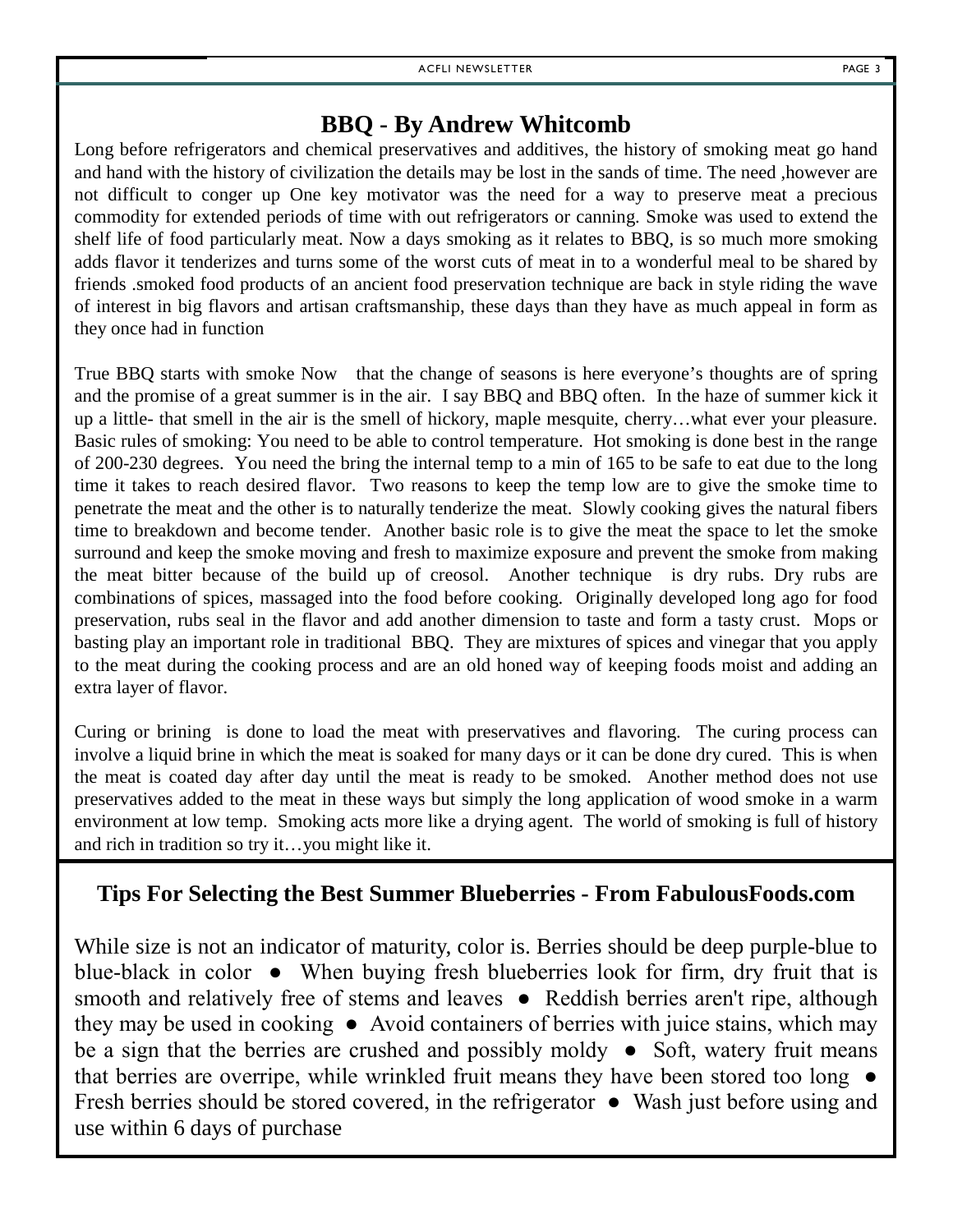#### **Study Reveals: Fresh Whipped Cream Cannot be Beat Submitted by Erik Weiss**

(Excerpted from *Hospitality News/ August Issue)*

Whipped cream is a force to be reckoned with in the foodservice industry. Dunkin' Donuts estimates that one-half of their customers order whipped cream for the appropriate beverage. Based on an informal poll, we also learned that more than one-half of our respondents selected whipped cream as their favorite dessert topping. But, will any whipped cream do? A recent study conducted by Lee Analytics, Massachusetts-based research, analysis and strategy consultants, reveals that fresh whipped cream is preferred.

This "blind" taste test compared the whipped cream from a leading foodservice aerosol product and the leading store-bought brand to the whipped cream made from an iSi whipped cream maker – the "Cream Profi."

Pre-screened tasters were first asked to select their preferred whipped cream from three different Cream Profi recipes: plain heavy cream; 14 oz heavy cream plus 2 oz Monin vanilla syrup; 14 oz heavy cream plus 4 oz Monin vanilla syrup. Tasters then tested their preferred recipe against the two aerosol brands.

Overall, tasters preferred their selected Cream Profi recipe 2-to-1 over the store-bought brand and 3-to-1 over the foodservice brand. All three Cream Profi recipes received significantly higher likeability ratings over the foodservice brand. The two sweetened recipes were also preferred over the store-bought brand.

Results of this test also reveal that there are notable differences in the perceptions of sweetness, richness, freshness and aftertaste of whipped cream, although there is little differentiation among products in terms of appearance, mouth feel or consistency. Of all whipped creams taste-tested, only the 2 oz vanilla syrup recipe received well-balanced sweetness ratings. The vanilla-sweetened recipes achieved the best profiles on flavor richness and were rated as tasting fresher than the aerosol products. Tasters were most likely to perceive an aftertaste from the store-bought brand, whereas the aftertaste from the 2 oz vanilla syrup recipe was most likely to be perceived as pleasant.

An important implication for foodservice professionals is to get the sweetness level of their whipped cream right. Consumers like products that are "too sweet" better than those that are "not sweet enough." The recipe using 14 oz heavy whipping cream and 2 oz of vanilla sweetener is a good starting recommendation, keeping the following in mind, in general: erring on the side of too sweet is better than not sweet enough; and the younger the customer base, the sweeter the recipe.

Furthermore, using a professional cream whipper allows for expanded menu options and creativity by adding or changing ingredients. Whether for a dessert or a beverage topping, experimenting with flavored syrups provides for a whole new array of whipped cream flavors, not usually available with aerosol brands. Foodservice professionals can offer customers colorful whipped toppings on special occasions and holidays, like orange whipped cream for Halloween and pink whipped cream for Valentine's Day. Special desserts like Crème Chantilly are also easily prepared with a cream whipper.

Not surprisingly, many coffee houses, ice cream chains, bakery and other quick serve restaurants are moving away from aerosol whipped cream and relying on professional whipped cream makers to create signature toppings and desserts. Stein Hunter, Proprietor of Crooked Tree Coffee House, St. Charles, MO, is just one example. "I had used canned whipped cream for years because I believe in consistency in my product. Then I discovered iSi [cream profis.] Now… I have consistent product, cost savings and quality perception in the eyes of my guests."

Other ways specialty coffee and foodservice providers can cater to their customers and increase foot traffic, is to offer holiday gift sets or baskets with their specialty coffee beans, a flavoring syrup, a whipped cream maker, respective chargers and coffee mugs. iSi produces dessert whips and coffee cream whippers that produce professional results and are just as suitable for home use.

The Lee Analytics study makes a strong case for foodservice professionals to serve only freshly whipped cream. Many, however, are reluctant to do so because they perceive canned cream as less expensive and more convenient. Rick Agresta, President and CEO of iSi North America, has learned that "those who make the switch often find that their "cost per dollop" does not increase and often actually goes down since they only need one [iSi] Cream Charger, which sells for less than a dollar, to make as much whipped cream as a can of aerosol product that can cost 2 to 3 time more. The convenience myth is shattered when they realize how much space a regular supply of aerosol cans takes up in the refrigerator."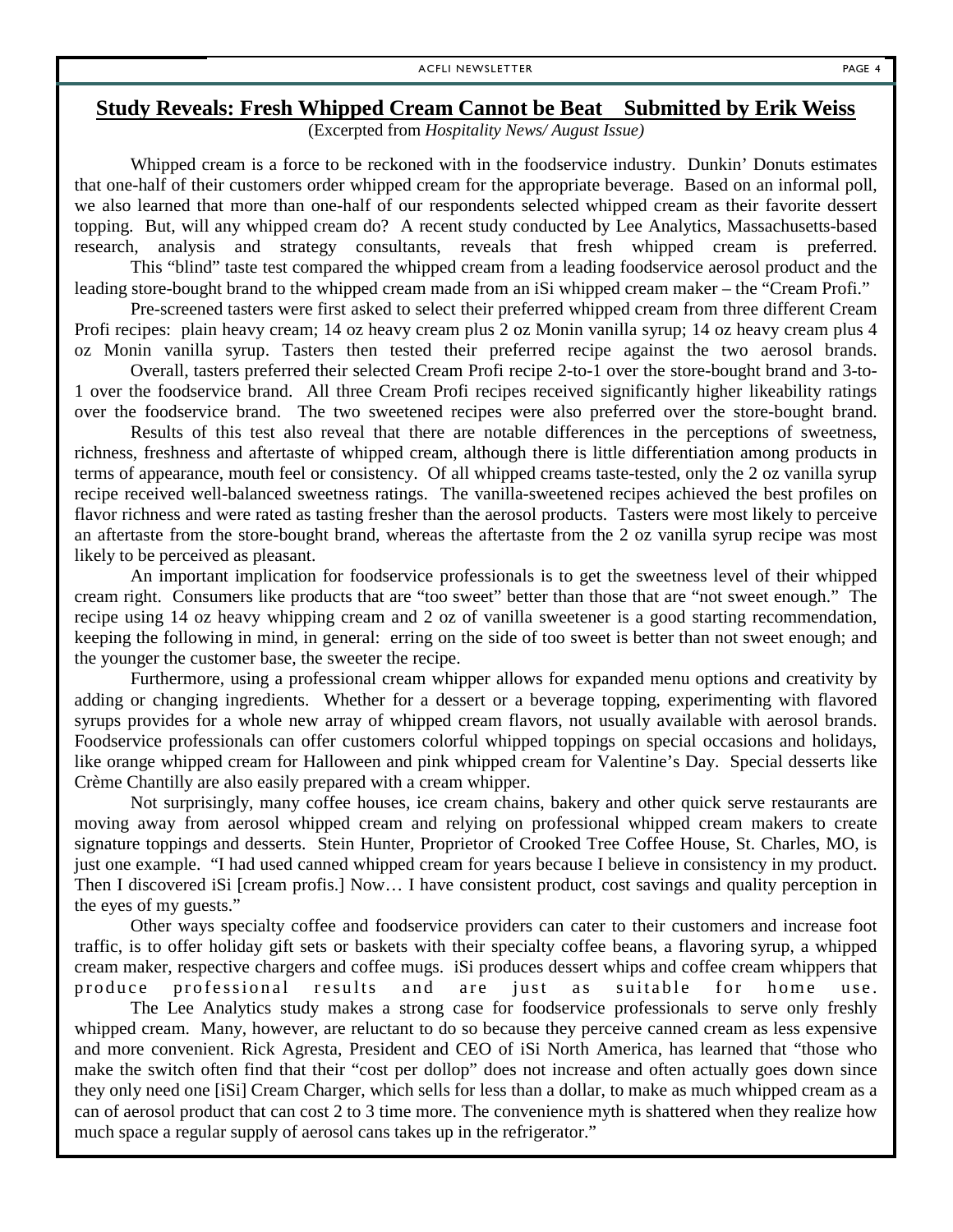## **Are you ACF certified?**

#### **by Larry Weiss CCC, CCE, ACE, AAC**

American Culinary Federation (ACF) certification is a symbol of professionalism and a guide by which any culinarian can shape his or her career. It is an ideal ladder for career advancement. Certification is open to all culinarians, including chefs, cooks, bakers, culinary educators, and administrators. There are 14 levels of certification which require specific qualifications, in addition to knowledge of culinary nutrition, food safety and sanitation, and culinary supervisory management.

### **What ACF certification means:**

It demonstrates to the industry that a chef has the initiative to take charge of their professional development and career.

It provides concrete markers of skill development and culinary expertise.

- It verifies that professional chefs and cooks have the knowledge and skill required for elevated culinary positions.
- It reassures consumers that the food they eat is safe and prepared to the highest standards.

### **What ACF certification means to an employer:**

ACF certified chefs mean quality in the kitchen.

- Employers value ACF certified culinarians because their education, skills and experience have been evaluated as competent.
- Employers know that ACF certified culinarians possess a thorough knowledge of culinary nutrition, food safety and sanitation, and culinary supervisory management, a necessity in today's foodservice kitchens.

### **How do I become certified?**

First you must check the ACF national website to find out what certification you can achieve at your present level of expertise? Remember, you can only certify at the level that you presently work at. In other words, if you are a sous chef, you can not look to certify as an executive chef. Then begin to gather any and all paperwork that you currently have to document all certification requirements. Only document what the Certification office is asking for…no more. You will need 3-30 hour classes that can be taken online on Nutrition, Sanitation and Supervisory Management. There is a written exam and practical exam for each level of certification. Write out a check and fill out the application and that's all you have to do and you are certified Confused or have a question, call me at 516-658-5390.